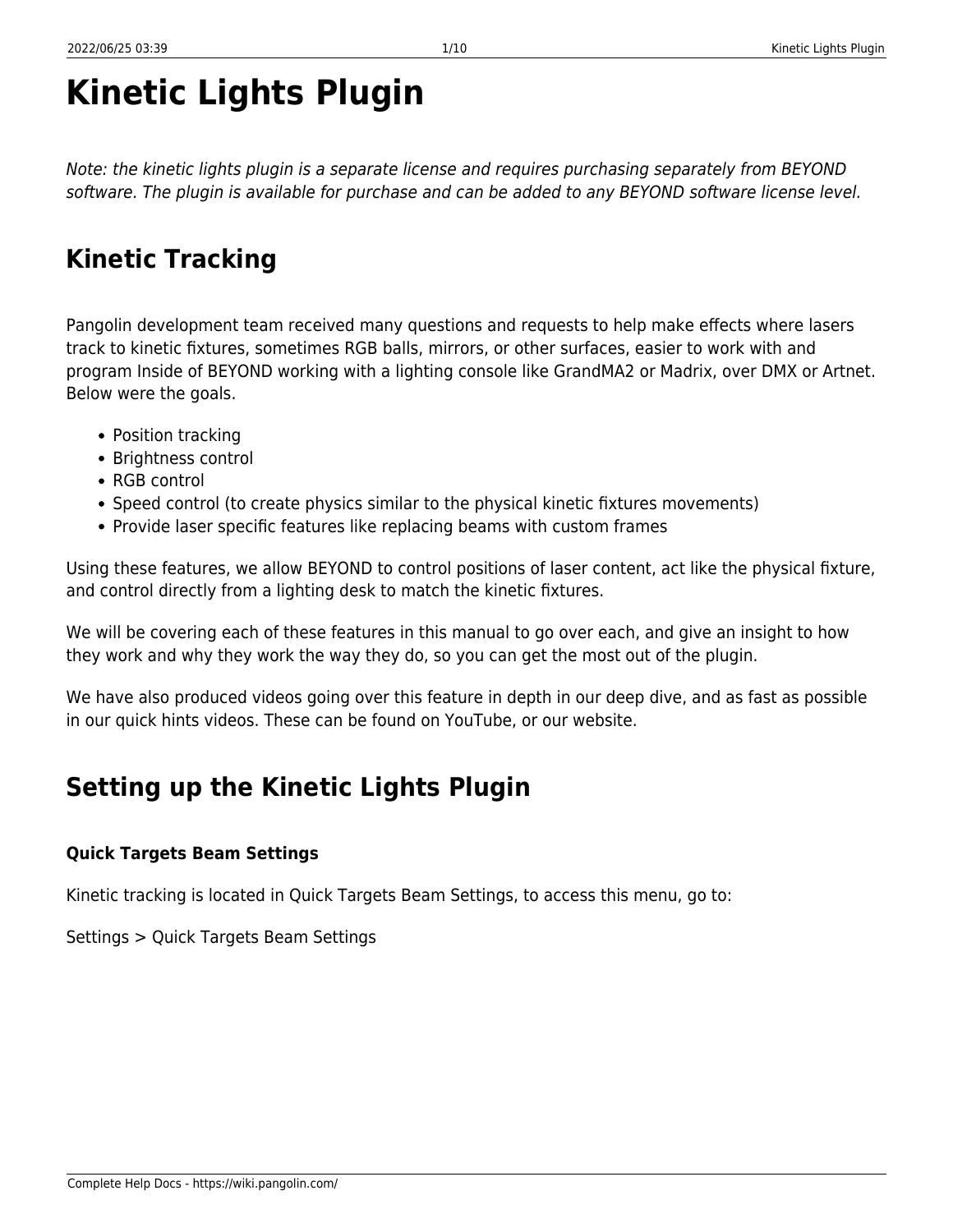| Е                                     | Lasershow Designer BEYOND Ultimate Version 4.0, Build 1222 (User Interface Patent Pending) (empt |                                       |
|---------------------------------------|--------------------------------------------------------------------------------------------------|---------------------------------------|
| Edit<br>Tools<br>File<br>View<br>Page | <b>Settings</b><br>Run<br>Update<br>Help<br>Language                                             |                                       |
|                                       | Ж.<br>Projector Settings                                                                         | ∋6∈<br>$\bullet\bullet\bullet\bullet$ |
| Play List<br>Timeline<br>Grid         | Ð<br>Projection Zones                                                                            | Flash-Solo<br>Transition              |
| <b>ALL</b><br>1                       | $\bullet$<br>Laser and EmuLaser controller hardware                                              | 4<br>5                                |
| 1) New page                           | ◈<br>Zone Explorer                                                                               |                                       |
|                                       | 圕<br>Test patterns                                                                               |                                       |
|                                       | Workspace Group Settings                                                                         |                                       |
| 11                                    | <b>AV</b><br>QuickTargets Beam Settings                                                          | 14<br>1                               |
|                                       | <b>MIDI</b>                                                                                      |                                       |
|                                       | <b>DMX</b>                                                                                       |                                       |
|                                       | CITP                                                                                             |                                       |
| 21                                    | <b>OSC</b>                                                                                       | 24<br>2                               |
|                                       | Keyboard                                                                                         |                                       |
|                                       | Network                                                                                          |                                       |
|                                       | Gamepad                                                                                          |                                       |
| 31                                    | TC2000 Controller Settings                                                                       | 34<br>3                               |
|                                       | Application                                                                                      |                                       |
|                                       | Configuration                                                                                    |                                       |
| 41                                    | User interface                                                                                   | 44                                    |
|                                       |                                                                                                  |                                       |
|                                       |                                                                                                  |                                       |
|                                       |                                                                                                  |                                       |

This opens the window "**Quick Targets Beam Settings**", where the kinetic plugin features are located.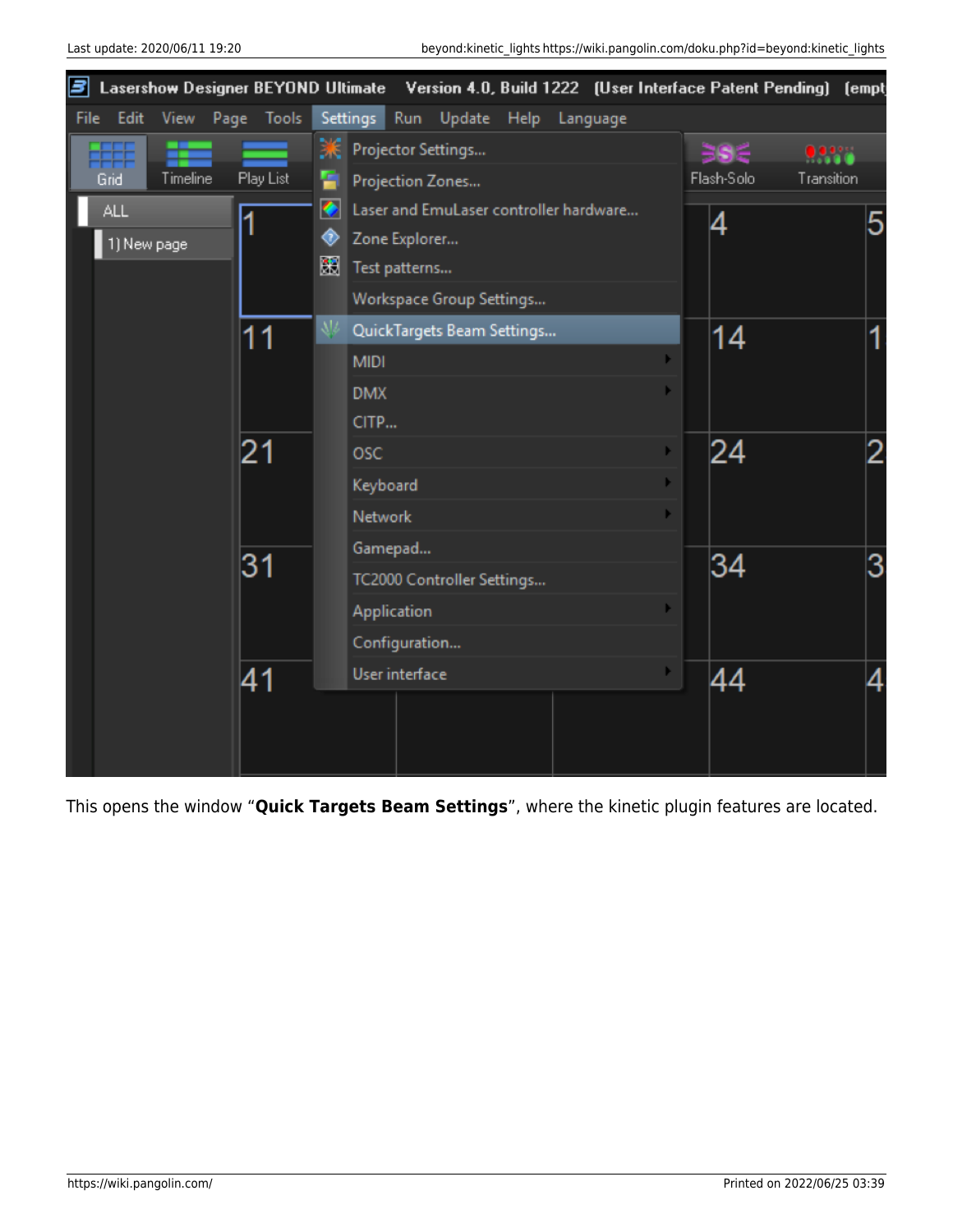

Here we have control of our beams, where we can set our destination (zone), its power, and if it Is enabled. These features work the same as they do normally In Quick Targets Beam Settings.

Start by selecting a beam; in this case Beam 1, and set its destination to the zone you wish, in this case "**A1**" Then select "path" to enable a beam path, (kinetic tracking) and this will change our menu to add path data.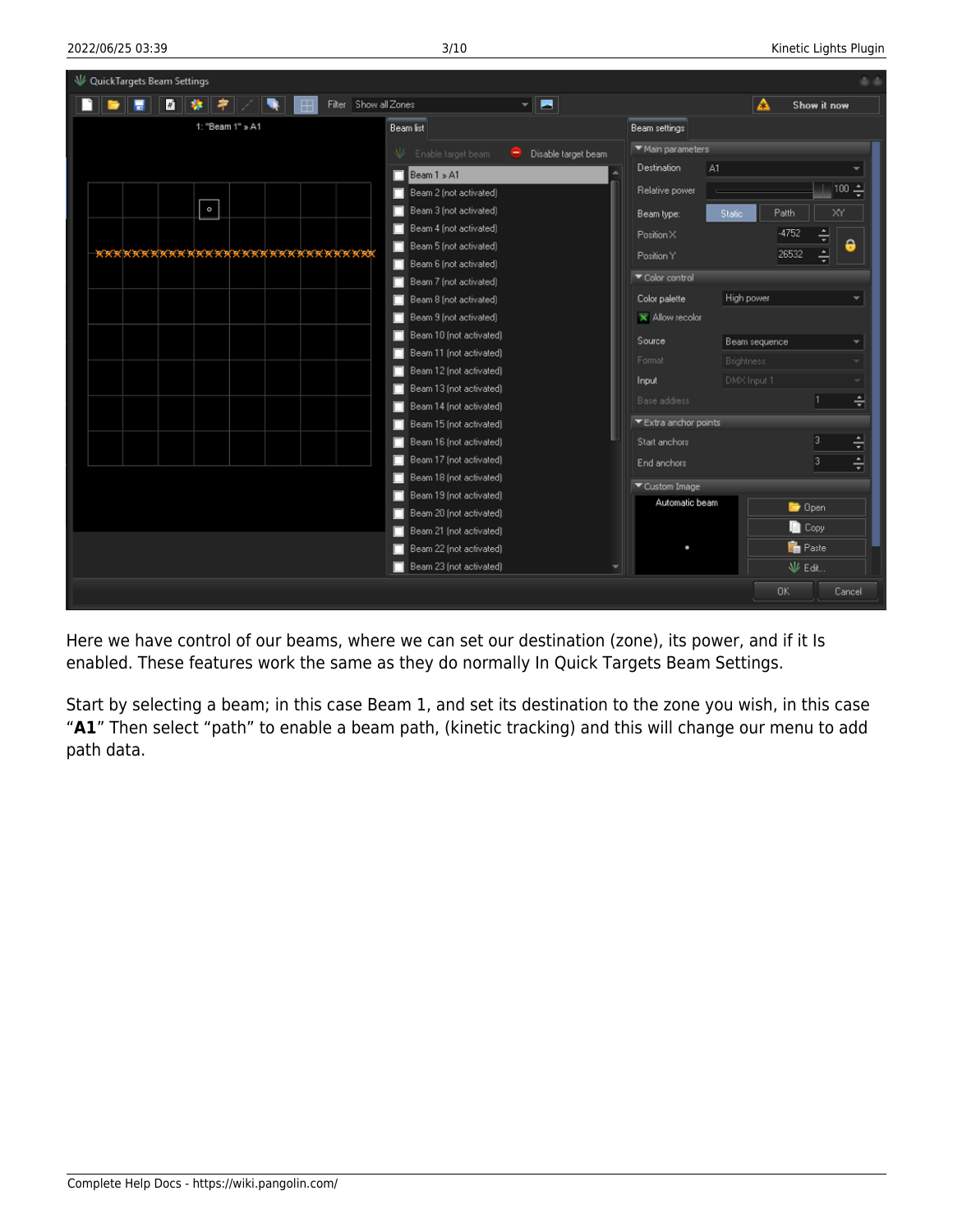| Beam settings                                                                                       |                   |                       |     |  |  |
|-----------------------------------------------------------------------------------------------------|-------------------|-----------------------|-----|--|--|
| ▼ Main parameters                                                                                   |                   |                       |     |  |  |
| Destination                                                                                         | A1                |                       |     |  |  |
| Relative power                                                                                      |                   |                       | 100 |  |  |
| Beam type:                                                                                          | <b>Static</b>     | <b>Patth</b>          | ΧY  |  |  |
| "Path" mode designed for moving beam by user defined.<br>path. As example - Kinetic light projects. |                   |                       |     |  |  |
| $\blacktriangledown$ Path editor                                                                    |                   |                       |     |  |  |
| Path points                                                                                         |                   | Current point:        |     |  |  |
| Start X: 4752 Y: 26532                                                                              |                   | -4752<br>×            |     |  |  |
| End X:-4752 Y:26532                                                                                 |                   |                       |     |  |  |
|                                                                                                     |                   | 26532<br>Υ            |     |  |  |
|                                                                                                     |                   |                       |     |  |  |
|                                                                                                     |                   | Follow selected point |     |  |  |
|                                                                                                     |                   | Show path             |     |  |  |
|                                                                                                     |                   | $\bar{x}$ Show gauge  |     |  |  |
| $^*$ 2<br>72<br>井…                                                                                  | X                 | Gauge width 1000      |     |  |  |
| ▼ Path control                                                                                      |                   |                       |     |  |  |
| Resolution                                                                                          | 8 bit (1 channel) |                       |     |  |  |
| Input                                                                                               | DMX Input 1       |                       |     |  |  |
| Base address                                                                                        |                   | 1                     |     |  |  |
| Color control                                                                                       |                   |                       |     |  |  |

**Path** - Select to enable path tracking, "Kinetic tracking"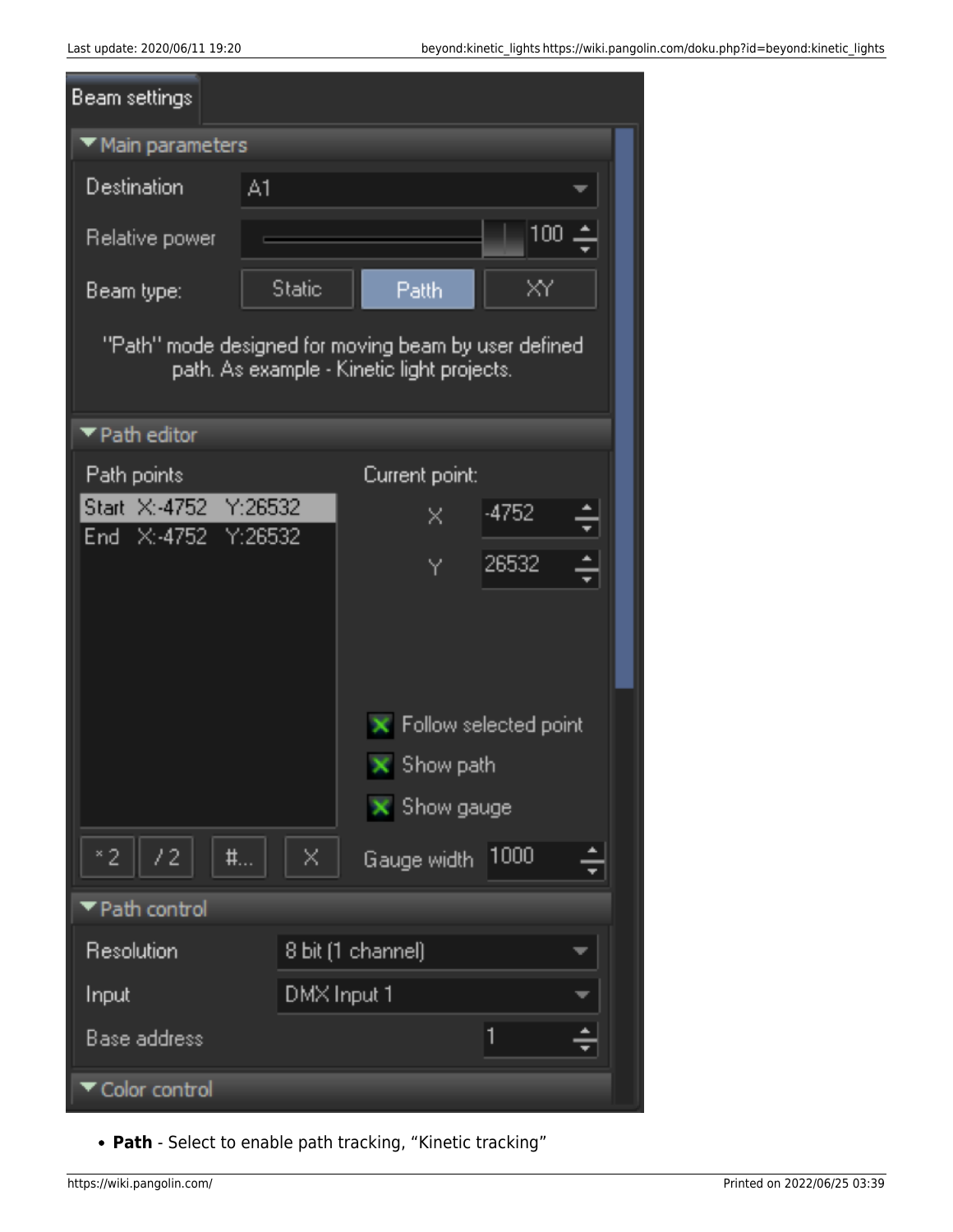- **Path Editor** This area is where you can select to adjust your points and positions of your path.
- **Current point** This the X and Y value of your zone your point selected to the left is at in.

#### **Beam Settings**

If we select our beam in the grid, we can move our start, or end points to create a path. In our "**Path points**" we can select either the start or end to then move the point with our mouse or keyboard. We can add points by multiplying to add resolution or you can add your own number of "**path points**".



On your console, its best to put a specific kinetic fixture at its "0%" position and place your starting beam by moving it with your mouse, ensure "**show it now**" enabled. Position your beam onto the center of the ball, or whatever you are hitting. Then move your fixture to the "100%" position and do your end point.

From here you can add points if you would like more resolution, by setting a midway point 50% and 1/2 respectively, or more by adding more sections. In the figure above, you can see we have 5 points positioned. In most cases your path will be straight, but if you introduce bounces, or complex kinetic setups your path may need many more points to be accurate. This can be done by clicking the following:

- $\bullet$  \*2 multiply tuning point quantity
- $\bullet$  /2 divide the points by 2
- $\bullet$  # set number of tuning points
- $\bullet$  X clear the list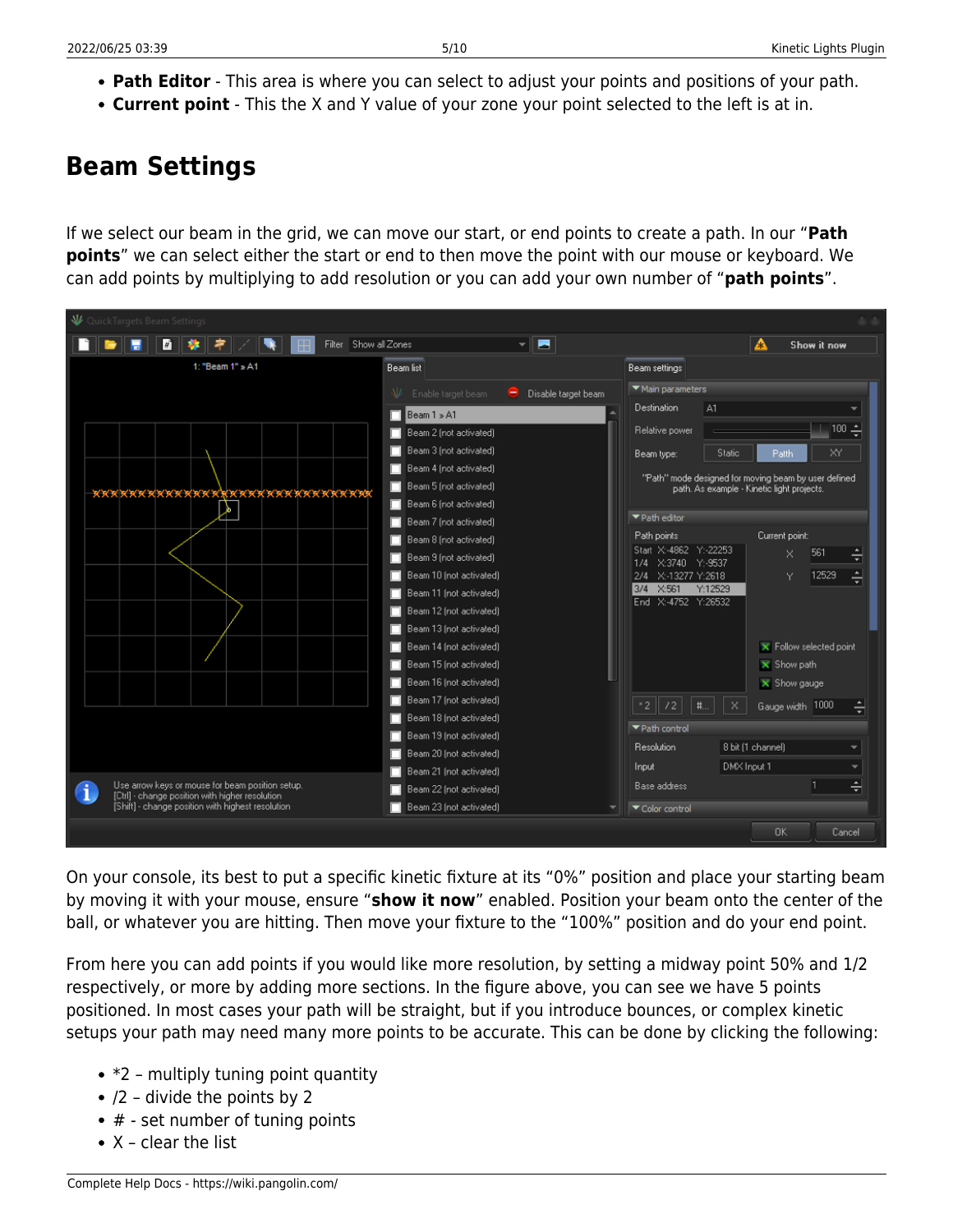You also have options to assist you with your beam positioning: Follow selected point – display beam at position of selected point of the path. It required for setup. Otherwise, position of beam will be controlled by DMX.

- **Show path** show white line which will visualize path trajectory.
- **Show gauge** show red/green marker lines at left/right of tuning point.
- **Gauge width** with of gauge lines.

These will make your output look like the image below.



# **Path Control**

This panel contains DMX related settings for beam position control from DMX.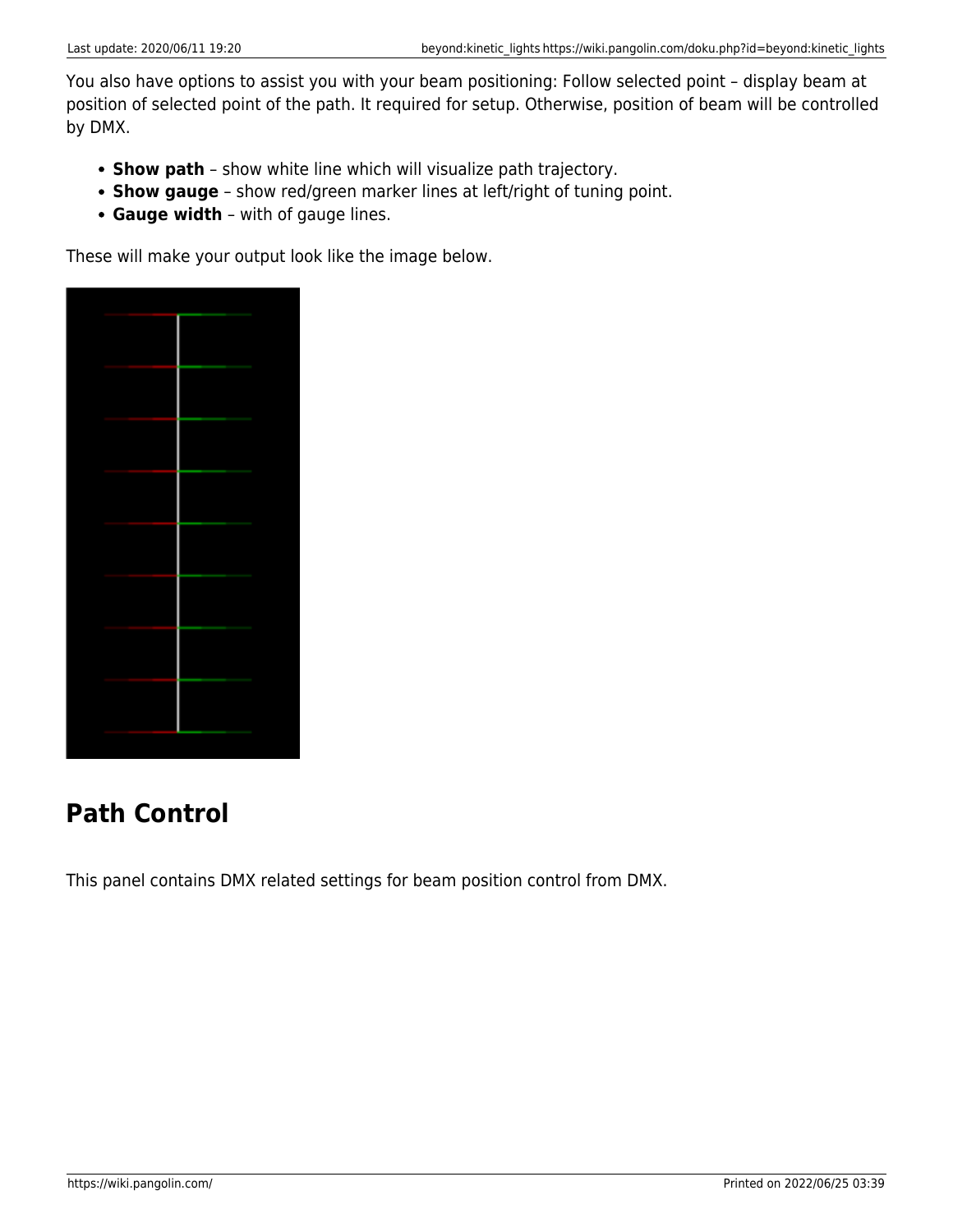| ▼ Path control                     |                   |     |  |  |  |
|------------------------------------|-------------------|-----|--|--|--|
| Resolution                         | 8 bit (1 channel) |     |  |  |  |
| Input                              | DMX Input 1       |     |  |  |  |
| Start address                      |                   | 1   |  |  |  |
| DMX input value range              |                   |     |  |  |  |
| From                               |                   | 0   |  |  |  |
| To                                 |                   | 255 |  |  |  |
| Color control                      |                   |     |  |  |  |
| Source                             | DMX IN            |     |  |  |  |
| RGB Input                          | DMX Input 1       |     |  |  |  |
| Red start address                  |                   | 6   |  |  |  |
| Green start address                |                   | 7   |  |  |  |
| Blues tart address                 |                   | 8   |  |  |  |
| Own color                          |                   |     |  |  |  |
| X Enable brightness control by DMX |                   |     |  |  |  |
| Brightness Input                   | DMX Input 1       |     |  |  |  |
| Brightness start address           |                   | 9   |  |  |  |

- **Resolution** 8 bit (1 DMX channel) or 16 bit (2 DMX channels)
- **Input** DMX input number, This you can set up in DMX/ Artnet Settings window.
- **Start address** address of DMX channel (1..512). 16-bit resolution use selected and next channel (for Fine)
- **DMX Input value range** Depending in exact kinetic light, or stage size, DMX signal which control light position might need to be limited. It means that instead of full range (0..255) the DMX value will change in limited range. So, laser beam will be driven by value in limited range. Set from and to values according to input value range. If you are not using your entire fixture range, your end point with "**follow selected point**" will not match the same position when outputting out of setup, as the DMX value being sent Isn't actually the end of the values. So if you are not able to, or intend to not use the full range of the kinetic fixture, you must set the max DMX value so BEYOND knows what your true "end" DMX value is.

### **Color control**

Beam color can be controlled in several ways **Source** parameter has 3 options: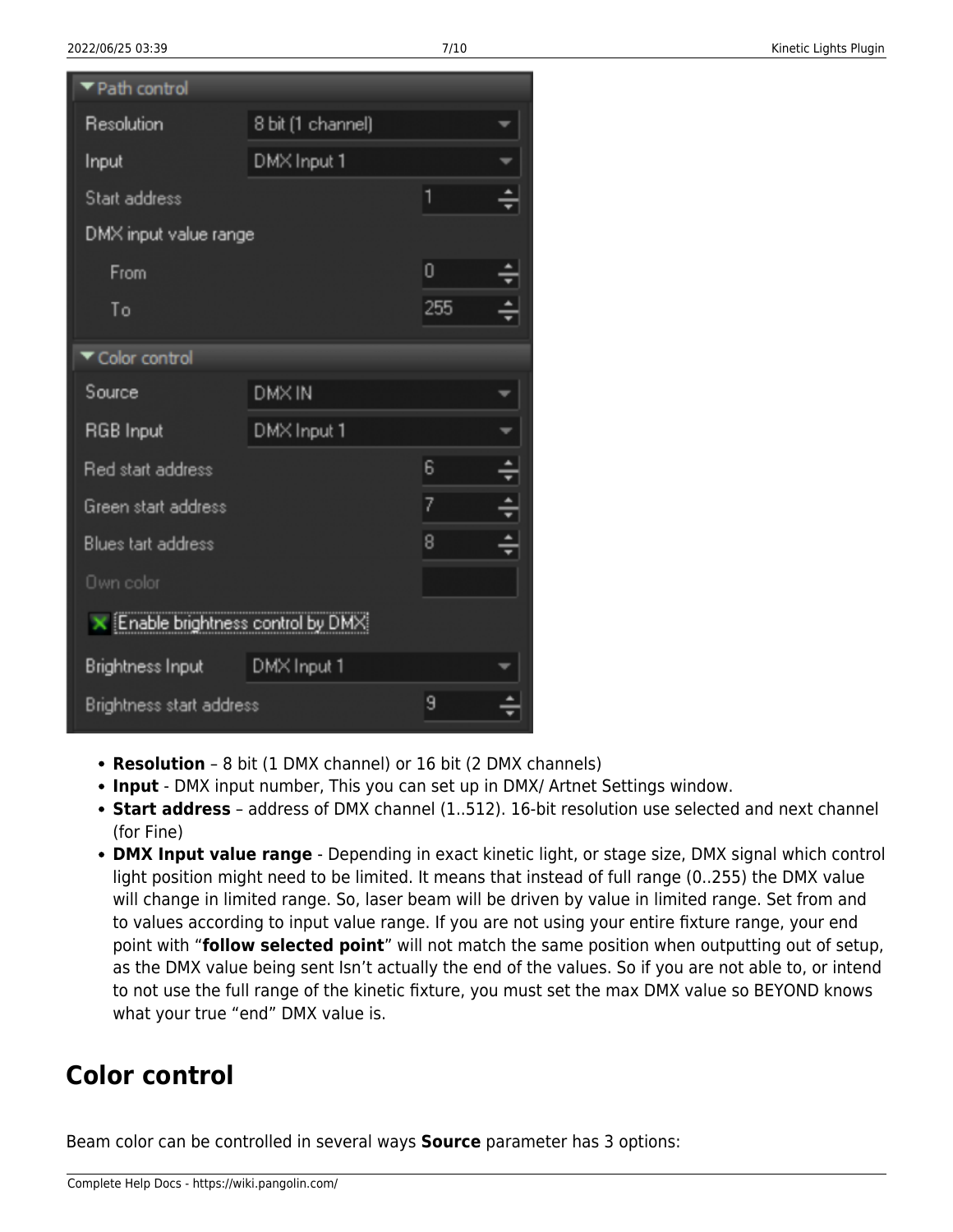- **Beam sequence** is standard way of BEYOND to control beam color.
- **Own color** use fixed color which can be controlled by script.
- **DMX IN** color controlled by DMX Input.

**Red start address, Green Start address, Blue start address** represent DMX channels which will control corresponding beam color channels. Such model allows to define order of color channels as you need, or use one DMX channel for all 3 color channels, this will give simple brightness control. When all 3 color channels have value 0 then beam will be turned off (laser projector will not display it). For all 3 addresses 0 is minimum and 255 is maximum.

**Enable brightness control by DMX** - Some fixtures have separate brightness channel. In this case, BEYOND has optional brightness control channel. BEYOND uses RGB color representation by default.

# **Speed Control**

| Speed control                    |             |       |   |  |  |  |
|----------------------------------|-------------|-------|---|--|--|--|
| Enable speed control             |             |       |   |  |  |  |
| Input                            | DMX Input 1 |       |   |  |  |  |
| Start address                    |             | 3     |   |  |  |  |
| Acceleration [%/s <sup>2</sup> ] |             | 2.000 |   |  |  |  |
| Speed at 0 [%/s]                 |             | 0.010 | ∸ |  |  |  |
| Speed at 255 (%/s)               |             | 2.000 |   |  |  |  |

This is where we can adjust our beam movements, so the beam reacts more like a physical fixture instead of a digital position. Imagine you had a position in your programmer for your kinetics, if you clear your programmer, the balls take time to retract to their "start" position. While the DMX value instantly goes to zero. Since BEYOND is listening to DMX values directly the laser beams would return immediately to the "start" position set in the path.

In order to create physical movements, we have created an algorithm to create artificial physical movements to match kinetic fixtures.

- **Enable Speed control** enable motion Algorithm.
- **Input** BEYOND DMX input number.
- **Start address** address of DMX channel (1..512) that control motion speed. Same as Kinetic fixtures, emulator allow to control motion speed.
- **Acceleration** fixture acceleration.
- **Speed at 0** define motion speed at DMX value 0.
- **Speed at 255** define motion speed at DMX value 255. Some fixture has maximum speed at DMX value 0, some use inverted logic. By mean of two values, you can define how quickly our algorithm will move at the end of the channel. Between the values we use linear interpolation.

The simple solution is to always leave your kinetic fixture at maximum speed and use the following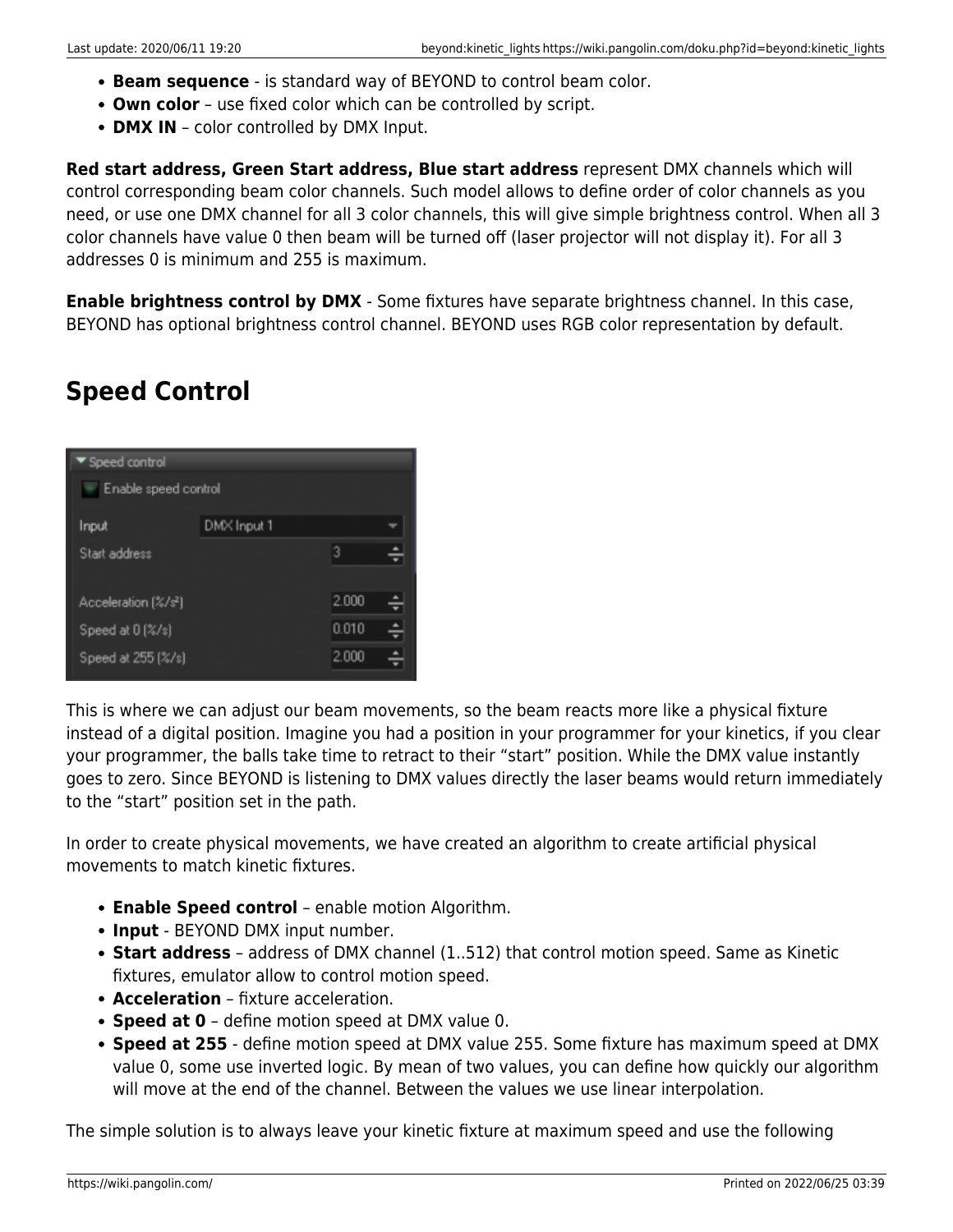equation to solve for your 3 values.

#### $100/(DxS) = A$

D being total motor distance (in meters) S being motor speed (in meters per second) A being "**Acceleration (%/s^2)**" in BEYOND Set this value "A" for all values if you intend to not change motor speed

If you would like to use the motor speed control in the fixture, you can use the same equation for the slowest speed, and the fastest speed in order to use a speed channel for the fixture and for BEYOND to follow. Though this proves harder to find what the official rated speed of a fixture is at its slowest, while its much easier to find "Maximum meters per second" on a specification sheet for a fixture.

Following this equation (assuming the documentation from the manufacturer is correct) will line up perfectly to the motor, if it doesn't, you shouldn't be far off, and you can do some testing by lowering the value if the laser tracks to slow, and raising the value If your laser tracks to fast.

If your fixture has a non linear speed control values, this will likely not work, and it is recommended to not use the speed control, and leave it at maximum speed at all times, speed of effects will not be affected in this way, and you only need to know the maximum rated speed for the equation, making things simpler.

### **Extra Anchor Points**



Each beam is considered as an independent frame, where path optimization controlled by Projector Settings (see Points between tracks). However, in some situations you may want to add extra blank anchor points surrounding the beam points. In such cases – set Start anchors and End anchors to value between 2 and 5, it should be enough for typical protectors.

### **Custom Image**